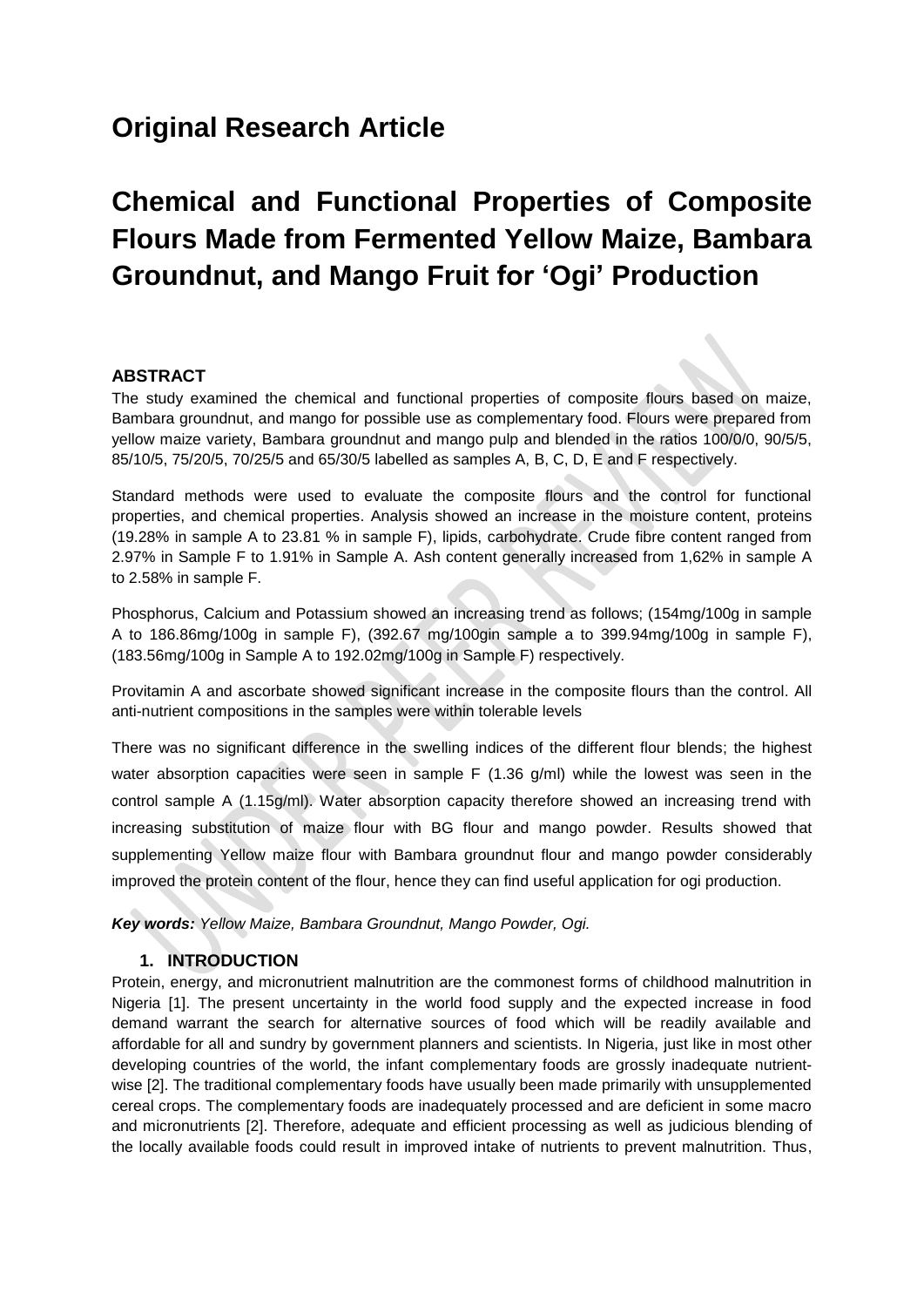the use of a multi-mix or composite flour might help to ensure nutrition security in infants and young children.

Maize (*Zea mays*) is a major staple food in the developing world and ranks second to wheat among the world's cereal crops in terms of production [3]. Maize protein varies in common varieties from about 8 to 11 percent of the kernel weight. Maize contains high levels of dietary fibre (12.19%) but is low in 'trace minerals and ascorbate. Legumes are rich not only in proteins, but in other nutrients such as starch and fat [4]. Bambara groundnut (BG), (*Vigna subterranea* L.) is an important source of affordable protein in the diets especially in regions where animal protein is comparatively expensive. The crop is richer in essential amino acids than other legumes and has a higher protein score (80%) than soya bean (74%) and cowpea (64%) [5]. However, like other legumes, BG lacks sulphur containing amino acids [6][10]. In some way, the blending of Bambara groundnut with a staple food, such as maize, which contains higher levels of cysteine and methionine, is and should be a recommended nutritional strategy [7]. Fruits are valuable sources of vitamins and minerals [8]. They could provide significant quantities of micronutrients when blended with maize diets. Mango (*Magnifera indica*) belong to the genius *Angifera*, consisting of numerous species of tropical fruiting trees in the flowering plant family, *Anacardiaceae*. It is cultivated and distributed widely for use as fruits, juice, flavor, color, and fragrance [9]. Mangoes are tropical fruits rich in beta-carotene and vitamin C. The values for mango pulp are 0.20 mg/100 g beta-carotene and 300 mg/100 g vitamin C on fresh weight basis [7]. Maize, Bambara groundnut, and mango are readily available foods in sub-Saharan Africa, and they have good nutritional attributes. Supplementing the traditional maize complementary food 'ogi' with Bambara groundnut and mango (Julie variety) pulp could improve the nutrient composition of the complementary food. The protein is relatively fair in the sulphur-containing amino acids, methionine, and cysteine but low in lysine and very low in tryptophan [10].The focus of this study was therefore to evaluate the quality of pap (ogi) produced from yellow maize, Bambara groundnut and Julie mango powder.

#### 2. **MATERIALS AND METHODS**

Yellow maize, (*Zea mays* I.) grains, Bambara groundnut seeds (*Vigna subterranea* L.) and Mango (*Magnifera indica* L.) pulps was used for the study. They were purchased from the Wurukum market Makurdi in Benue State of Nigeria. All reagents used were of analytical grade.

#### **2.1. Flour Preparation**

#### **2.1.1. Preparation of dehydrated maize** *Ogi*

Yellow maize was sorted and cleaned to remove broken grains and foreign objects. It was then steeped in deionized water in a ratio of 1:3 (w/v) (grain to water). The steeped grains were allowed to ferment in a bell jar at room temperature (27-28°C) for 48 hours. After fermentation, the water was drained. The fermented grains were wet milled in a commercial maize mill and filtered through a cheese cloth with excess water. The slurry obtained was left to sediment. The water was decanted, and the paste obtained was dried in the sun (3 days). The dried paste was milled into flour in a maize mill (model corona - 2N, England) and stored in a refrigerator at 4°C after sieving (150 µm). [11]

#### **2.1.2. Preparation of bambara groundnut flour**

Dry Bambara groundnut seeds were cleaned and sorted to remove extraneous material. The seeds were then be spread evenly on an oven tray and toasted in an electric oven at 140 °C for 10 min. It was then ground to a fine powder using a hammer mill and final sieved using a 150 µm mesh sieve. It was finally be stored in a refrigerator at 4 °C until used. [5],

#### **2.1.3. Preparation of mango powder**

Ripe mango fruits (2kg) were cleaned. The mango pulps were scrapped out of the fruits using a fruit knife. The fruit pulps were cut into small slices of 5mm thickness and dried using an oven at 50°C for 36h. All the dried samples of maize ogi, Bambara groundnuts, mango and pawpaw were separately milled in a laboratory hammer mill (Model ED-5, Thomas Willey, England to fine flours (1 mm mesh) [12].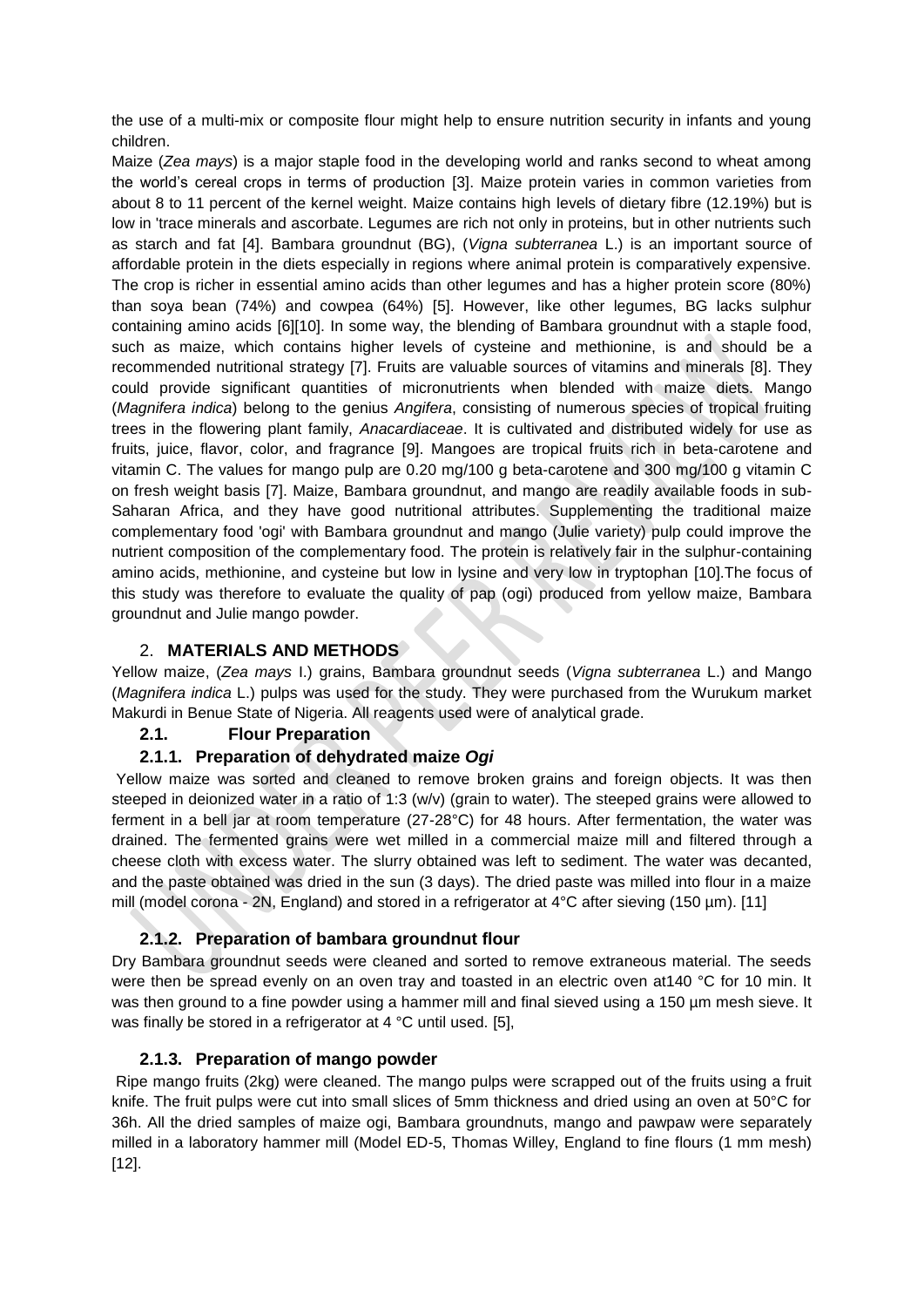# **2.2. Flour Blend Formulation**

Flour blend formulation was done as shown on Table 1

| Yellow maize ogi | Bambara | Mango flour               |
|------------------|---------|---------------------------|
| (%)              |         | (% )                      |
| 100              | Ω       | 0                         |
| 90               | 5       | 5                         |
| 85               | 10      | 5                         |
| 75               | 20      |                           |
| 70               | 25      | 5                         |
| 65               | 30      | 5                         |
|                  |         | groundnut<br>flour $(\%)$ |

# **Table 1 Flour blends formulation for complementary food from yellow maize, Bambara groundnut and mango flours.**

# **2.3. Analytical Methods**

#### **2.3.1. Functional properties**

The functional properties of Bulk density, Water Absorption Capacity, Gelatinization Temperature, Foam Capacity, Swelling Index were carried out as described by previous research [13]

## **2.3.2. Proximate composition**

The proximate analysis of the fermented maize flour and the blends were determined by the official methods of AOAC [14]. Carbohydrate was determined by difference (100 - the sum of the content of protein, fat, ash, and moisture). Energy was calculated using Attwater factor (fat x 9 + carbohydrate x 4 + protein x 4 kcal/100 g).

#### **2.3.3. Mineral composition determination**

Four macro (Ca, Na, K, Mg) and four trace minerals (Fe, Cu, Mn, and Zn) were each determined by Atomic Absorption Spectrophotometer (AAS). The optimum range for each of the elements was prepared and all the operational instruction for setting up the instrument for the analysis of specific element was strictly followed. The ash residue of each sample was digested with 5 mL of concentrated nitric acid, filtered and thereafter transferred to 100 mL volumetric flask and diluted with distilled water to 100 mL, stored at room temperature for AAS analysis [14].

# **2.3.4. Vitamin composition**

#### **L-Ascorbic Acid analysis (Vitamin C)**

Ascorbic acid was determined by titration using Standard indophenol solution [15]. Indophenol solution was prepared by dissolving 0.05 g of 2, 6-dichloro indophenol in water and diluted to 100 mL. Titration was done with the indophenol's solution till a faint pink colour persists for 15seconds

#### **β-carotene analysis**

An extraction method used by [16] was adopted in this study with modification. One gram of flour blend (< 2 mm) was first dispersed with 2 mL distilled water in a 50 mL centrifuge tube and mixed thoroughly. Then, 7.5 ml acetone (0.1 % #BHT in ethanol) was added and vortexed (mini vortexer, Fisher Scientific, CA). The resulting slurry was cold saponified by adding 1.2 mL of 40 % methanolic KOH solution (MeOH) and left to stand in the dark for 16 h at 4 °C. A 7.5 mL solvent mixture (hexane/ethyl acetate, (1:1, v/v) was added and vortexed for 1 min, followed by adding 10 mL of 10% Na2SO4 and vortexing for 1 min. The solution was allowed to stand in the dark for 1 h until the organic layer was separated. The upper organic layer was collected and transferred to a small tube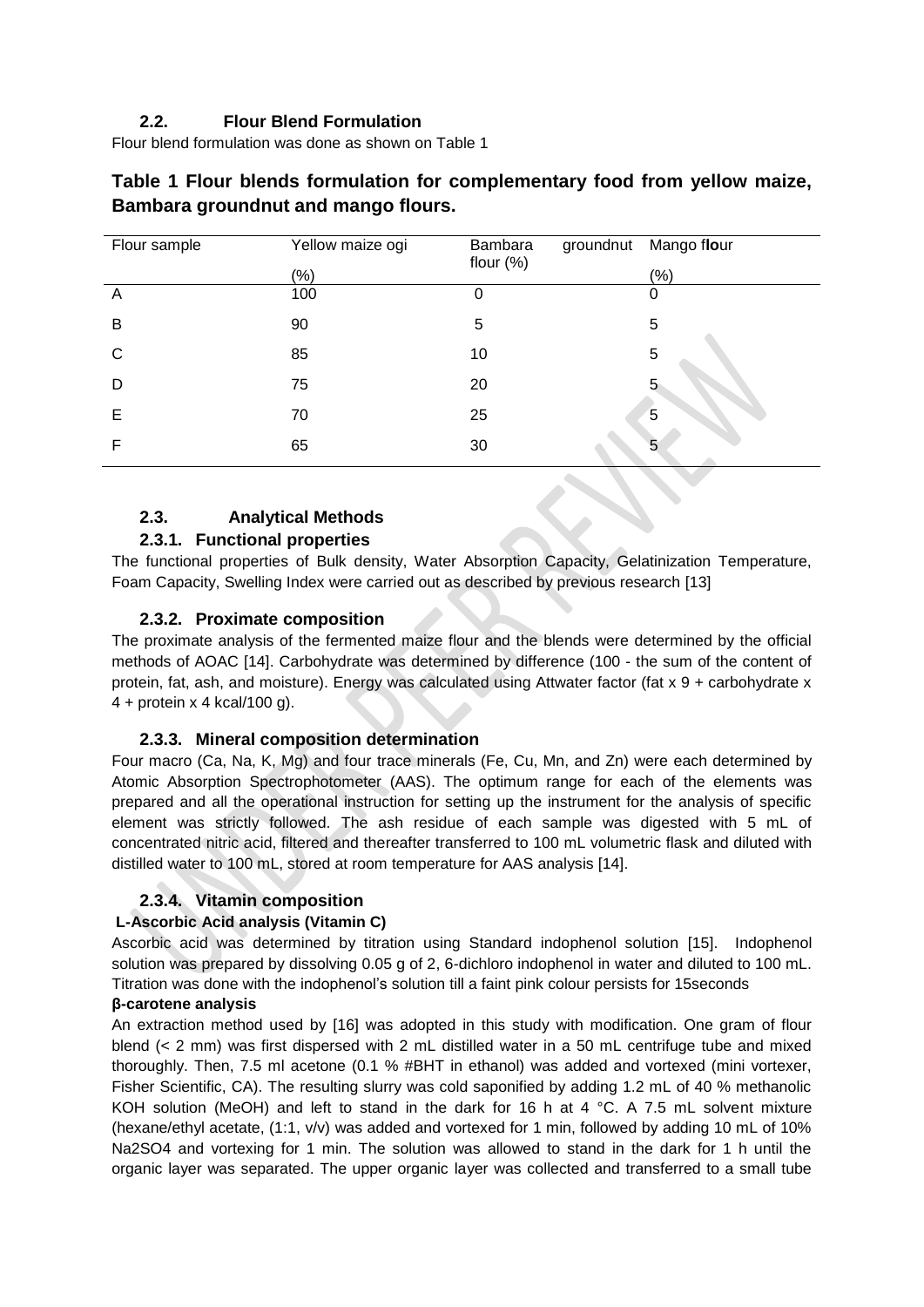and centrifuged at 600 g for 8 min (DYNAC Centrifuge, Becton Dickenson, MD). Two mL of supernatant was dried under nitrogen (Analytical Nitrogen Evaporator, Organomation Assoc., Inc. Berlin, MA) for analysis of carotenoids by HPLC. All extraction procedures were performed under dimmed light. The dried extract was reconstituted in mobile phase (mixture of acetonitrile, methanol and chloroform, 47:47:6; v/v/v), and analyzed using HPLC. The HPLC system consisted of a Waters 2690 separation module and a Waters 996 photodiode array detector (Waters Corp, Mild, MA) was used to separate the β-carotene. The flow rate was 1 mL/min with an injection volume of 10 μl. Duplicate samples were analyzed for each treatment and the mean values were reported.

Vitamins E, B1, B3, B6, were evaluated as described by AOAC [14]. For each flour sample, 3g of were mixed with 5ml of Hexane and 200ml of HPLC grade water. The mixture was homogenized (12000 rpm), centrifuged (3500 x g) for 30 minutes followed by sequential filtration through Whatman filter paper and 0.45 micrometer membrane. Then 15 µl of supernatant was into the HPLC equipped with a UV detector set at 254 nm. The peaks of the vitamins in the samples were calculated in relation to peaks of standard vitamins.

#### **2.3.5. Determination of antinutrients**

Alkaloids and saponins were quantified by the gravimetric method as reported[17], [18]. For phytate determination, 0.2g of the sample was weighed into 250mL conical flask. It was soaked in 100 mL of 20% concentrated HCl for 3 h. The sample was then filtered. 50 mL of the filtrate was placed in a 250mL beaker and 100mL distilled water added to the sample. Then 10mL of 0.3% ammonium thiocyanate solution was added as indicator and titrated with standard iron (III) chloride solution which contained 0.00195g iron per 1ml [19]. Oxalate was determined as described [20]. 2.5g of the sample was extracted with dilute HCl, 5ml of concentrated ammonia and precipitated with CaCl<sub>2</sub> as calcium oxalate. The precipitate was washed with 20 mL of 25% H2SO4 and dissolved in hot water before titrating with 0.05 N KMnO4 to determine the concentration of oxalate. Tannins were determined using the Burn method [20]. 5 g of the dried sample was treated with 50 mL methanol and kept for 24 hours before filtration. 5 mL of freshly prepared vanalin hydrochloric acid was added and the solution was allowed to stand for 20 min for color development. The absorbance was measured at 550 nm using spectronic 20 and the machine value was used in calculating the tannin content.

#### 2.4. **STATISTICAL ANALYSIS.**

All analyses were done in triplicates and results were expressed as mean ± standard deviation (SD). The data obtained from the various experiments were recorded during the study and were subjected to Analysis of Variance (ANOVA). The significant difference between the means was tested against the critical difference at 5 % level of significance. Separation of means was carried out using Fischer's LSD test.

# **3. RESULTS AND DISCUSSION**

#### **3.1. Functional Properties of Flour Blends**

The results for the functional properties of the flour blends are shown in Table 2. There was no significant difference in the swelling indices of the different flour blends. These findings were contrary to those observed by [21], who showed that swelling index increased with increasing substitution of wheat flour. The difference observed may be due to processing methods adopted. The ability of food materials to absorb fluid and expand its molecular size is referred to as swelling index. The swelling capacity of a flour is the extent to which it increases in volume in relation to its initial volume when soaked in water [22]. It is a quality criterion for good formulations. Swelling power is the ability to increase in volume when foamed[23], [24]. The effect of their swelling index will be reflected on the texture of food prepared from such flours. Samples B, D and E had the highest bulk densities 1.75g/L while sample A and F showed the lowest Bulk densities of 0.54 g/L. These results contradict a previous study [25] which reported that bulk density increased with increasing substitution with a high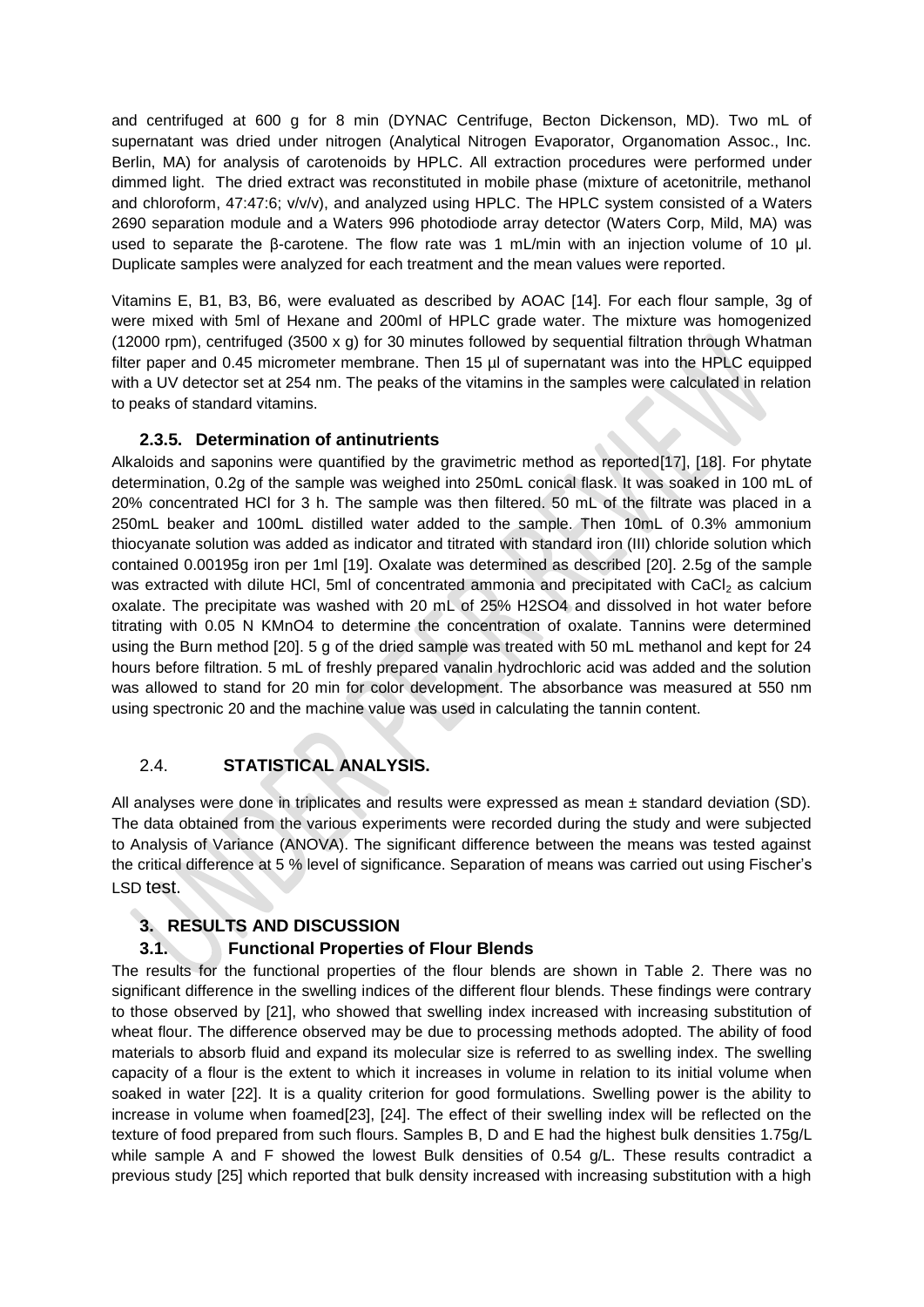protein flour. High bulk density is important and more desirable in terms of packaging and transport of food materials as it reduces the costs of these operations in the food industry [26]. The bulk density of flours is affected by the moisture contents [25] and gives an idea of the packaging needs involved. The highest water absorption capacities were seen in sample F 1.36 g/mL while the lowest was seen in the control sample A, 1.15 g/mL. Water absorption capacity therefore showed an increasing trend with increasing substitution of maize flour with BG flour and mango powder. Water absorption capacity showed an increasing trend from the control (100 % wheat flour) to the samples with higher levels of substitution. These results were different from that obtained from previous work carried out by [27]. The water absorption capacity is an indication that a particular sample would be useful in food system for bakery product [28]. WAC is the ability of food products to incorporate water within its structural matrix and is very important functional trait in foods such as sausages, custard, and baking dough [29]. It also refers to water retained by a food product following filtration and application of mild pressure of centrifugation [30]. WAC of flour or powder is a function of the number and nature of the hydrophilic constituents and to some extent, on pH and nature of the proteins. Foaming capacity on the other hand was greatly reduced with substitution as the value dropped sharply from 15.00g/mL in sample A to10.oog/mL in the rest of the substituted flour samples. The foam stability refers to the ability of protein to stabilize against the gravitational and mechanical stresses [29]. The decrease in foam capacity could be due to the reduction in carbohydrate content with increasing substitution. A similar drop was observed in gelatinization temperature from 72.05°C in sample A to 70°C in the rest of the substituted samples. The temperature at which gelatinization of starch takes place is known as the gelatinization temperature [26]. Gelatinization temperature is influenced by the amount of loose starch granules available in the sample.

| Sample         | Swelling<br>index | <b>Bulk density</b><br>(g/L) | Water<br>absorption<br>capacity (g/mL) | Foaming<br>capacity<br>(g/mL) | Gelatinization<br>temperature (°C) |
|----------------|-------------------|------------------------------|----------------------------------------|-------------------------------|------------------------------------|
| $\overline{A}$ | $1.07 \pm 0.00$   | $0.54^a \pm 0.01$            | $1.15^a \pm 0.01$                      | $15.00^6 \pm 0.02$            | $72.05^b \pm 0.00$                 |
| B              | $1.00 \pm 0.00$   | $1.75^{\circ}$ ± 0.00        | $1.20^{ab}$ ± 0.00                     | $10.00^a \pm 0.01$            | $70.50^a \pm 0.50$                 |
| $\mathsf{C}$   | $1.04 \pm 0.01$   | $0.58^b \pm 0.01$            | $1.20^{ab}$ ±0.00                      | $10.00^a \pm 0.01$            | $70.00^a \pm 0.00$                 |
| D              | $1.04 + 0.00$     | $1.75^{\circ} \pm 0.00$      | $1.20^{ab} \pm 0.00$                   | $10.00^a \pm 0.02$            | $70.00^a \pm 0.00$                 |
| E              | $1.03 \pm 0.01$   | $1.75^{\circ} \pm 0.00$      | $1.05^a \pm 0.00$                      | $10.00^a \pm 0.01$            | $70.00^a \pm 0.00$                 |
| F              | $0.07 \pm 0.01$   | $0.54^{\circ} \pm 0.00$      | $1.36^{b} \pm 0.01$                    | $10.00^a \pm 0.00$            | $70.00^a \pm 0.00$                 |
| <b>LSD</b>     |                   | 0                            | 0.18                                   | 0                             | 0.73                               |

| <b>Table 2: Functional Properties of Flour Blends</b> |  |
|-------------------------------------------------------|--|
|-------------------------------------------------------|--|

Values are mean±SD of 3 replicates. Means within columns with the same superscript were not significantly different p>0.05 LSD = Least significant difference.

A is 100 % Maize, B is 90 % maize, 5% BG 5% mango powder, C is 85 % maize, 10 % BG, 5 % mango powder, D is 75 % maize, 20 % BG, 5 % mango powder, E is 70 % maize, 25 % BG, 5 % mango powder, F is 65 % maize, 30 % BG, 5 % mango powder

#### **3.2. Proximate Composition of Flour Blends**

The results for proximate composition are shown in table 3. The significance of determining the moisture content of food products helps a lot to know about the food product's characteristics, including its physical appearance, texture, taste and weight, in addition to the food product's shelflife/stability, freshness and resistance to bacterial contamination [31][32]. Moisture content in dried foods should be ≤12% for prolong shelf-life and storage stability [98].The highest moisture content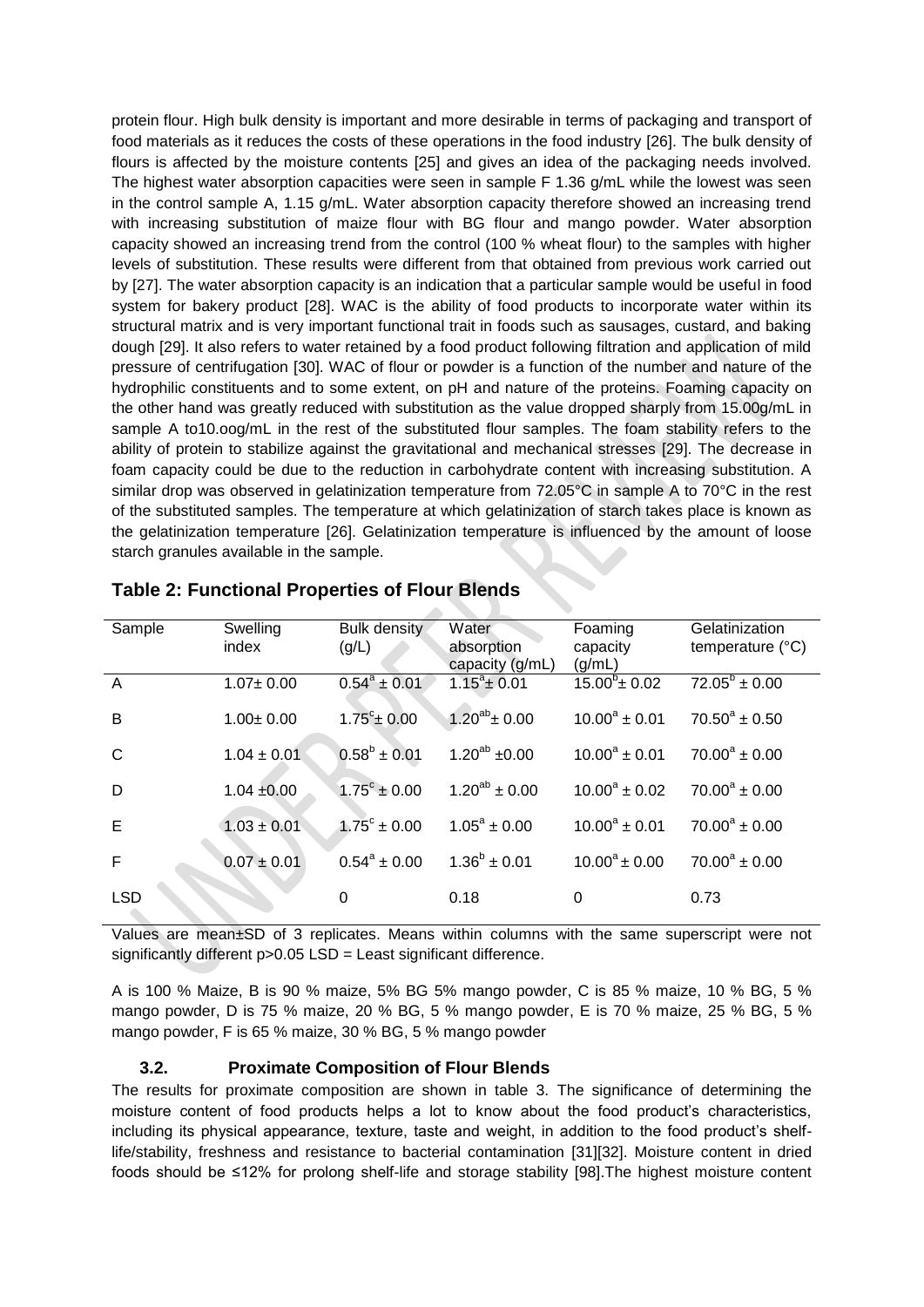was registered in sample B7.95% whereas the lowest moisture content was registered in sample D 7.01%.Proetein content of the flour samples increased consistently from 19.28% in sample A to 23.81 % in sample F. Protein is very essential for body building and repair of worn out body tissues, in addition, its presence in peppered food product will help reduce the problem of protein-energy malnutrition for all ages in a population suffering this challenge [33]. These results agree with those found in previous studies carried out by [34]. This could largely be because of the addition of protein rich Bambara Groundnut. On the other hand, fat content decreased from 14.12% in sample A to 13,16% in sample F. Fat is essential component of tissues and a veritable source for fat soluble vitamins (A, D, E and K). It can supply thrice the amount of energy required by the body [35]. Dietary fibre intake has been reported to be associated with many health benefits. Consumers with high intakes of dietary fibre have significantly lower risk for developing coronary heart disease, stroke, hypertension, diabetes, obesity, and gastrointestinal diseases. High fibre intakes lower blood pressure, serum cholesterol levels, improves glycaemia and insulin sensitivity in non-diabetic and diabetic individuals. Fibre significantly enhances weight loss and ameliorates gastrointestinal disorders including gastroesophageal reflux disease, duodenal ulcer, diverticulitis, constipation, and haemorrhoids as well as the enhancement of immune function [36]. Fibre in diet cause fat reduction and maintain proper peristaltic movement of the intestinal tract to prevent constipation [37]. The lowest value for crude fibre was registered in sample A 1.91%. Sample F showed the highest crude fibre content 2.97%. Ash content showed an increasing trend from 1,62% in sample A to 2.58% in sample F. Ash content gives an indication of the mineral contents of a food sample [38]. Carbohydrates provide the major source of the most easily available energy in the diet. The Institute of Medicine recommends that we should consume between 45–65% of total calories which should come from carbohydrates [39]. Carbohydrate content decreased steadily from 55.91%in sample a to 50.25% in sample F. Most of the energy in a diet comes from carbohydrates. Total calorific value or energy value also decreased from 428.82 Kcal/100g in sample a to 414.62 Kcal/100g in sample F. The high caloric value of the blends is noteworthy (416.62 to 428.82 Kcal/100 g). It is an indication that the *Ogi* produced from the blends would be a good source of energy.

#### 3.3. **Vitamin Contents of Flour Blends**

The results for vitamin contents are shown in Table 4. Vitamins are organic molecules that are essential micronutrients that the body needs in small quantities for the proper functioning of its metabolism. Vitamins are defined as relatively low-molecular- weight compounds that humans, and for that matter, any living organisms that depend on organic matter as a source of nutrients, require in small quantities for normal metabolism. With few exceptions, humans cannot synthesize most vitamins and need to obtain them from food and supplements. Insufficient levels of vitamins result in deficiency diseases, for example, scurvy and pellagra, which are due to the lack of ascorbic acid and niacin, respectively. Essential nutrients cannot be synthesized in the body and therefore must be obtained through diet. Pro-vitamin A (beta carotene) values increased significantly from1.35 ug/100g in sample A and the highest value was registered in sample E 3.88 ug/100g. This is supported by an early study by [40]. The beta carotene content in mango powder will significantly add to the composition of carotene in the Yellow Maize Bambara Groundnut and mango flour blend. This makes the product a good source of vitamin A, as it is a vitamin A precursor. [40] also support this claim. Vitamin B1 (Thymine) content increased from0.85 mg/100g in sample A to 0.91 mg/100g in sample D. The WHO safe level recommendation of thiamine is  $0.3 - 0.7$  mg/day [41]. This indicates that the samples could meet the nutrient intake recommendation for children from 4 months to 6 years of age. The highest value for vitamin E was registered in sample E 0.91 mg/100g. Vitamin E is an antioxidant that helps scavenge free radicals that could cause cancer.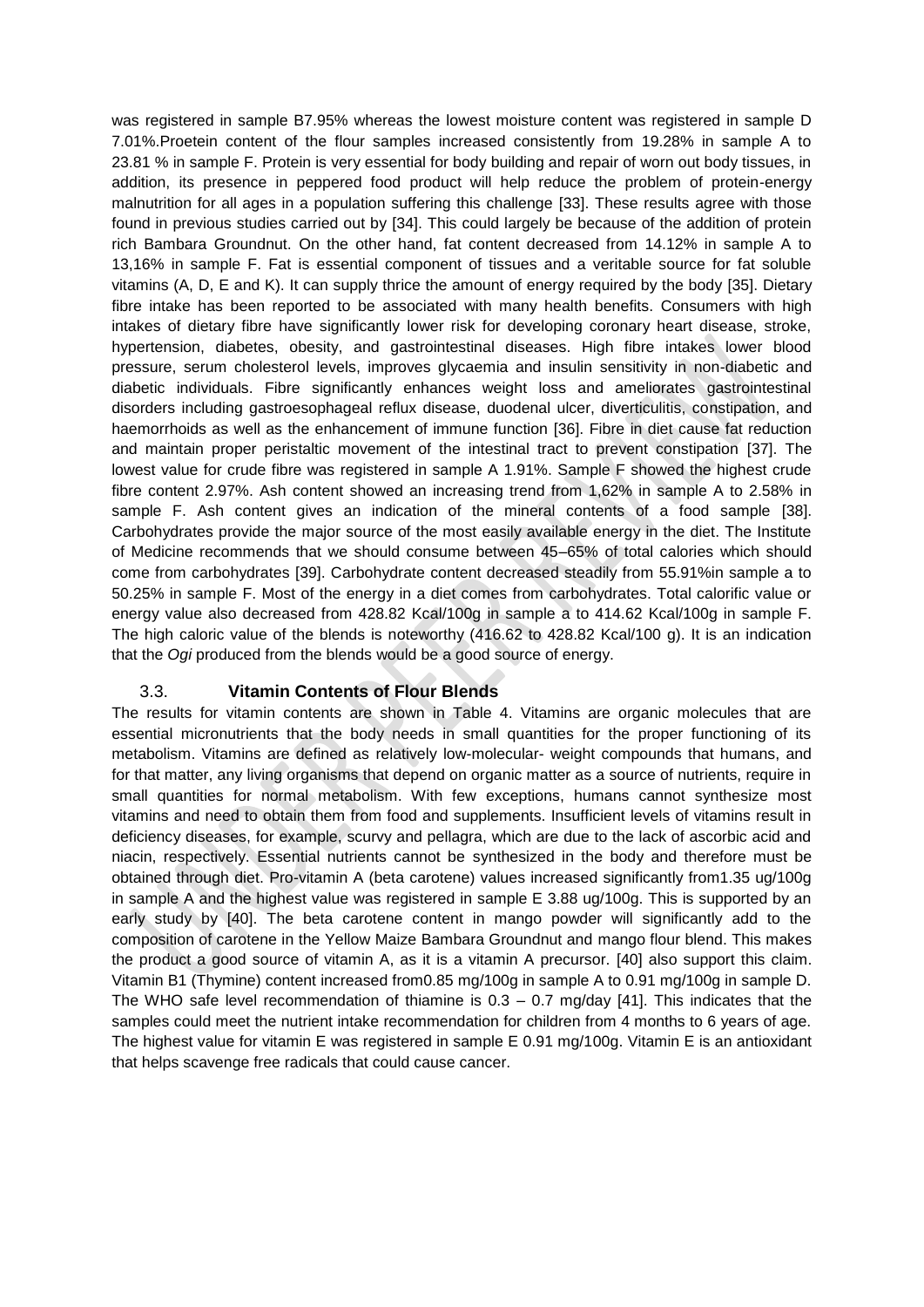| Sample     | Moisture content<br>$(\% )$ | Protein content<br>(%) | Fat content<br>(%)       | Crude fibre<br>(% )     | Ash content (%)            | Carbohydrates<br>(% )    | Total<br>calorific<br>value (Kcal) |
|------------|-----------------------------|------------------------|--------------------------|-------------------------|----------------------------|--------------------------|------------------------------------|
| A          | $7.16^b \pm 0.01$           | $19.28^a \pm 0.15$     | $14.12^a \pm 0.01$       | $1.91^a \pm 0.01$       | $1.62^a \pm 0.01$          | 55.91 ±0.87              | $428.82 \pm 4.03$                  |
| B          | $7.95^d \pm 0.02$           | $19.88^a \pm 0.02$     | $13.82^a \pm 0.51$       | $2.02^b \pm 0.01$       | $1.85^{\mathrm{b}}$ ± 0.04 | $54.49^d \pm 0.54$       | $421.92^b \pm 2.57$                |
| C          | $7.21^{\circ}$ ±0.01        | $21.79^b \pm 0.54$     | $13.23^{\circ} \pm 0.04$ | $2.12^{\circ} \pm 0.02$ | $1.88^{bc} \pm 0.01$       | $54.26^{\circ}$ ±0.05    | $421.23^b \pm 0.28$                |
| D          | $7.01^a \pm 0.01$           | $22.11^{b} \pm 0.01$   | $13.28^a \pm 0.15$       | $2.51^d \pm 0.08$       | $1.85^b \pm 0.02$          | $53.26^{\circ} \pm 0.27$ | $420.29^b \pm 0.37$                |
| E          | $7.28^{\circ}$ ± 0.06       | $22.93^{b} \pm 0.06$   | $13.90^a \pm 0.01$       | $2.68^d \pm 0.01$       | $1.91^{\circ} \pm 0.01$    | $51.31^b \pm 0.03$       | 422.02 $\pm$ <sup>b</sup> 0.23     |
| F          | $7.23^{\circ} \pm 0.04$     | $23.81^{bc} \pm 0.09$  | $13.16^a \pm 0.07$       | $2.97^e \pm 0.01$       | $2.58^d \pm 0.03$          | $50.25^a \pm 0.02$       | 414.62 <sup>ª</sup> 0.41           |
| <b>LSD</b> | 0.07                        | 1.56                   | 4.17                     | 0.08                    | 0.05                       | 1.04                     | 5.63                               |

# **Table 3: Proximate Composition of Flour Blends**

Values are mean ± SD of 3 replicates. Means within columns with the same superscript were not significantly different p>0.05 LSD = Least significant difference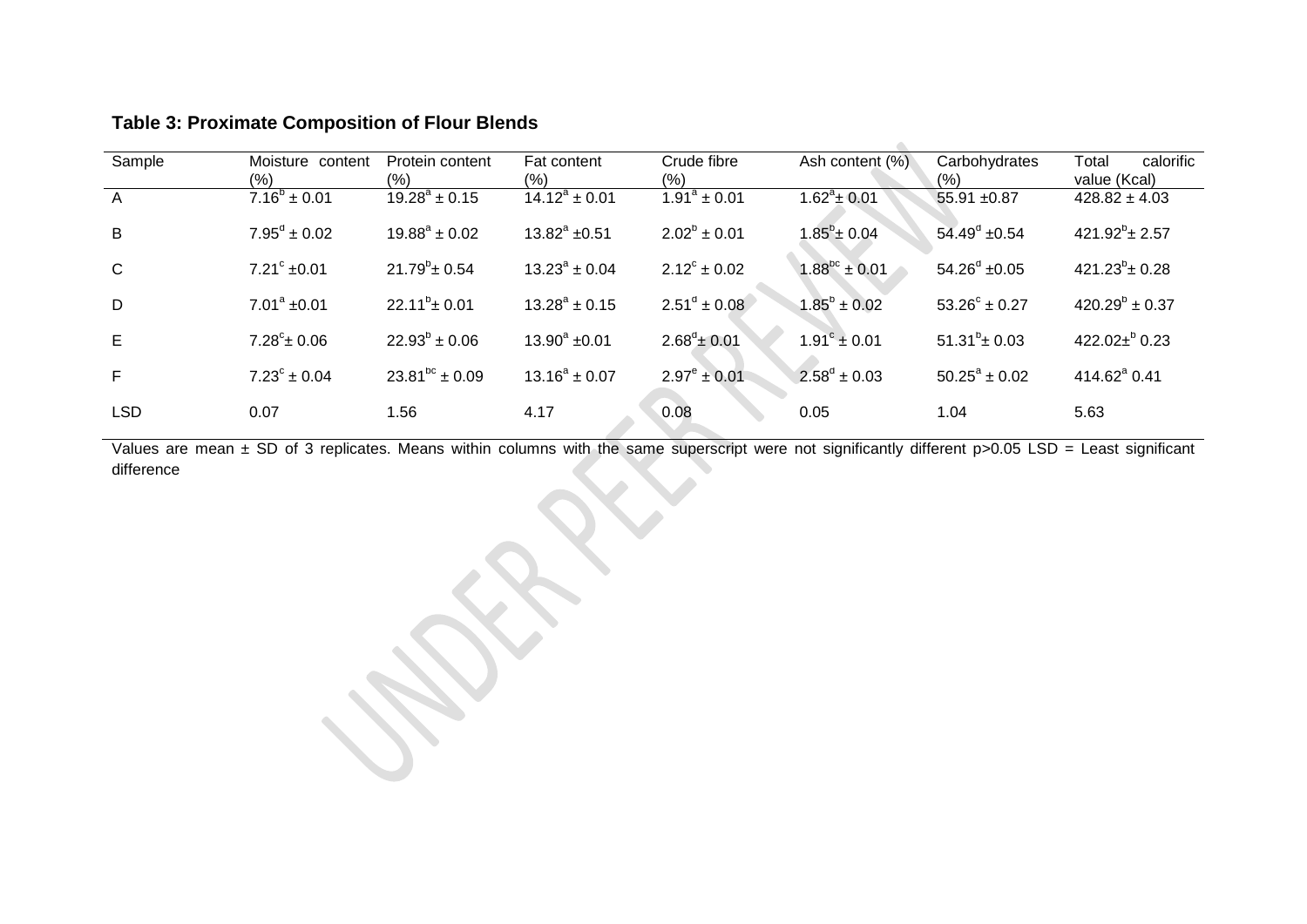Vitamin B6 (Pyridoxine) content was lowest in sample A 0.22mg/100g and highest in sample E 0.32mg/100g. This indicates that the pyridoxine content of the flour blends increased with increasing substitution. Lack of this vitamin B6 leads to Dandruff-like eruptions, pink eye, and Epilepsy [42]. Vitamin C ascorbic acid increased from 4.38 in sample a to 4.93 in sample F. Vitamin C is good for the prevention of scurvy and it also acts as an antioxidant ridding the boy of harmful free radicals [43]. **Table 4: Vitamin Contents of Flour Blends**

| Sample         | Pro-vitamin A<br>(b-carotene)<br>$(\mu g/100g)$ | Vitamin<br>B1(mg/100g)  | Vitamin<br>E(mg/100g) | Vitamin<br>B6(mg/100g) | Vitamin<br>C(mg/100g) |
|----------------|-------------------------------------------------|-------------------------|-----------------------|------------------------|-----------------------|
| $\overline{A}$ | $\overline{1.35^a}$ ± 0.03                      | $0.85^{\circ} \pm 0.03$ | $0.87^a \pm 0.02$     | $0.22^a \pm 0.01$      | $4.38^a \pm 0.01$     |
| B              | $1.37^{\circ} \pm 0.01$                         | $0.86^a \pm 0.02$       | $0.88^a \pm 0.00$     | $0.24^a \pm 0.01$      | $4.63^a \pm 0.04$     |
| C              | $2.97^b \pm 0.01$                               | $0.88^a \pm 0.01$       | $0.88^a \pm 0.00$     | $0.28^b \pm 0.02$      | $4.87^b \pm 0.01$     |
| D              | $3.15^{\circ} \pm 0.02$                         | $0.91^b \pm 0.01$       | $0.88^a \pm 0.01$     | $0.28^b \pm 0.03$      | $4.61^a \pm 0.01$     |
| Е              | $3.88^d \pm 0.01$                               | $0.89^a \pm 0.00$       | $0.91^a \pm 0.01$     | $0.32^{\circ}$ ± 0.01  | $4.76^a \pm 0.27$     |
| F              | $3.87^{\circ}$ ± 0.01                           | $0.89^a \pm 0.02$       | $0.90^a \pm 0.01$     | $0.31^{bc}$ ± 0.01     | $4.93^b \pm 0.06$     |
| <b>LSD</b>     | 0.04                                            | 0.05                    | 0.04                  | 0.04                   | 0.39                  |

Values are mean  $\pm$  SD of 3 replicates. Means within columns with the same superscript were not significantly different p>0.05 LSD = Least significant difference

# **3.4. Mineral Contents of Flour Blends**

The results for mineral contents are shown in Table 5. Minerals are a group of essential nutrients which serve a variety of important metabolic functions and are parts of molecules such as haemoglobin, adenosine triphosphate (ATP) and deoxyribonucleic acid (DNA) [44]. Calcium plays significant roles in blood clothing, bone and teeth development and muscle contraction in humans [45]. There was no significant difference in Calcium content and Iron content of the flour samples. Iron is an important component of haemoglobin which is an oxygen–carrying pigment in the blood [46]. Magnesium content reduced from 269.36mg/100g in sample A to266.43mg/100g in sample F. This result is supported by [46]. Phosphorus content on the other hand increased from 154mg/100g in sample a to 186.86mg/100g in sample F. Potassium content also showed an increasing trend from 392.67 mg/100 g in sample a to 399.94mg/100g in sample F. Potassium is very essential in blood clothing and muscle contraction [38]. These findings are in line with those of [38]. Sodium content increased significantly from 2.39mg/100g to 6,59mg/100g in sample F. however, all the samples are below the upper level of sodium intake for children as the acceptable range for sodium recommended intake in United Kingdom is 210–700 mg/day for children between the age of 0 month to 6 years [41].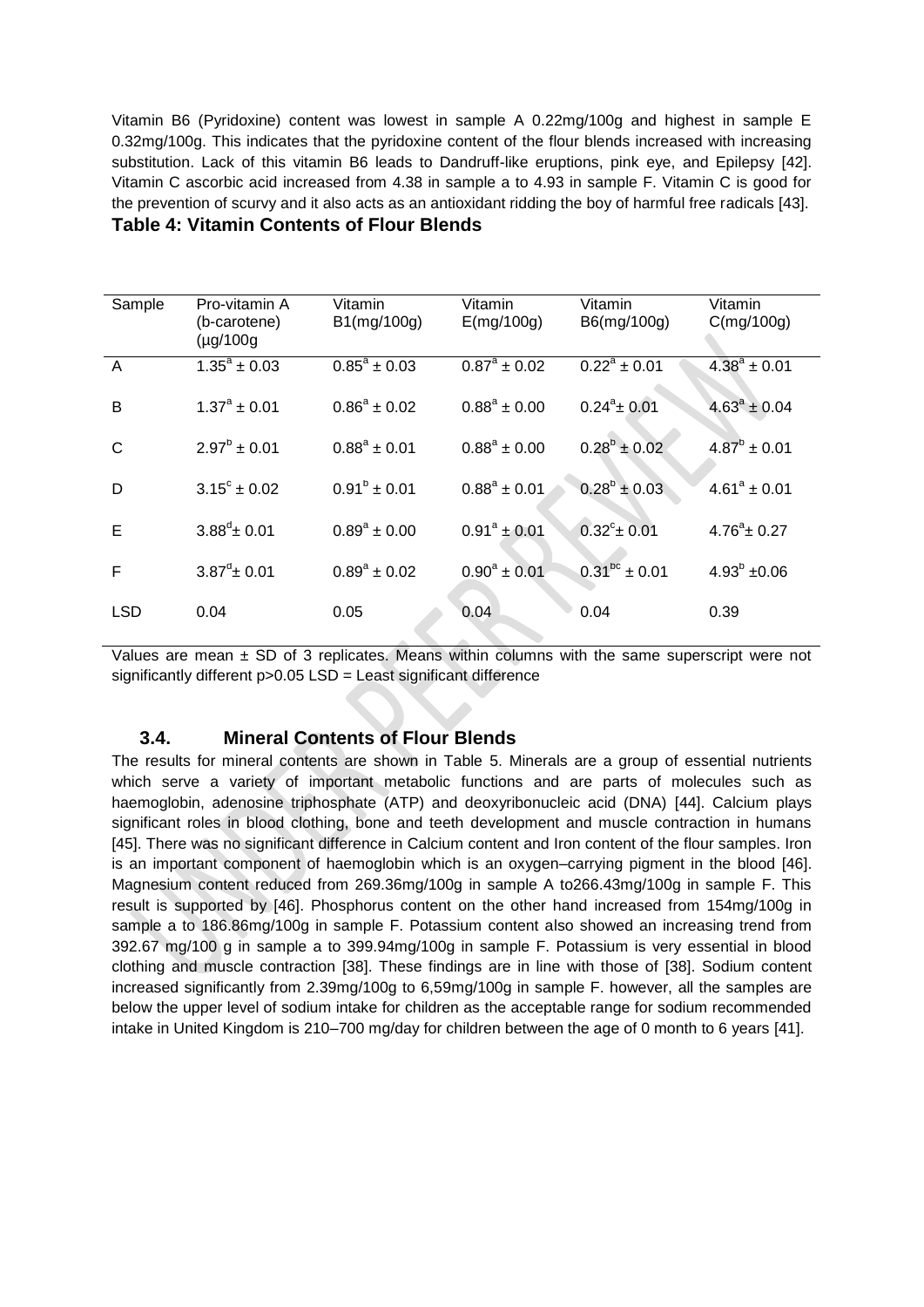| Sample         | Calcium             | <b>Iron</b>        | Magnesium               | Phosphorus              | Potassium                 | Sodium                    |
|----------------|---------------------|--------------------|-------------------------|-------------------------|---------------------------|---------------------------|
| $\overline{A}$ | $183.56^a \pm 4.60$ | $12.09^a \pm 0.47$ | $269.36^{b} \pm 0.48$   | $154.21^a \pm 0.78$     | $392.67^a \pm 0.62$       | $2.39^a \pm 0.06$         |
| B              | $18628^a \pm 2.95$  | $11.70^a \pm 0.29$ | $268.00^a \pm 0.33$     | $165.94^b \pm 0.95$     | $392.89^a \pm 0.94$       | $2.94^b \pm 0.05$         |
| $\mathsf{C}$   | $189.66^a \pm 1.49$ | $11.82^a \pm 0.16$ | $268.55^a \pm 0.21$     | $166.44^{\circ}$ ± 0.11 | $397.78^b \pm 1.45$       | $3.93^{\circ} \pm 0.05$   |
| D              | $191.66^a \pm 0.01$ | $12.09^a \pm 0.04$ | $268.47^{\circ}$ ± 0.58 | $175.52^{\circ}$ ± 3.59 | $399.55^{\circ}$ ± 0.44   | $4.71^{\circ} \pm 0.02$   |
| E              | $191.91^a \pm 0.03$ | $12.16^a \pm 0.60$ | $267.48^a \pm 0.03$     | $180.99^d \pm 1.01$     | $399.93^{\circ} \pm 0.05$ | $5.73^e \pm 0.07$         |
| F              | $192.02^a \pm 0.03$ | $12.83^a \pm 0.06$ | $266.43^a \pm 0.35$     | $186.86^e \pm 1.86$     | $399.94^{\circ} \pm 0.05$ | $6.59^{\dagger} \pm 0.19$ |
| <b>LSD</b>     | 9.55                | 3.00               | 2.82                    | 4.22                    | 1.69                      | 0.21                      |
|                |                     |                    |                         |                         |                           |                           |

# **Table 5 Mineral Contents of Flour Blends (mg/100g)**

Values are mean ± SD of 3 replicates. Means within columns with the same superscript were not significantly different p>0.05 LSD = Least significant difference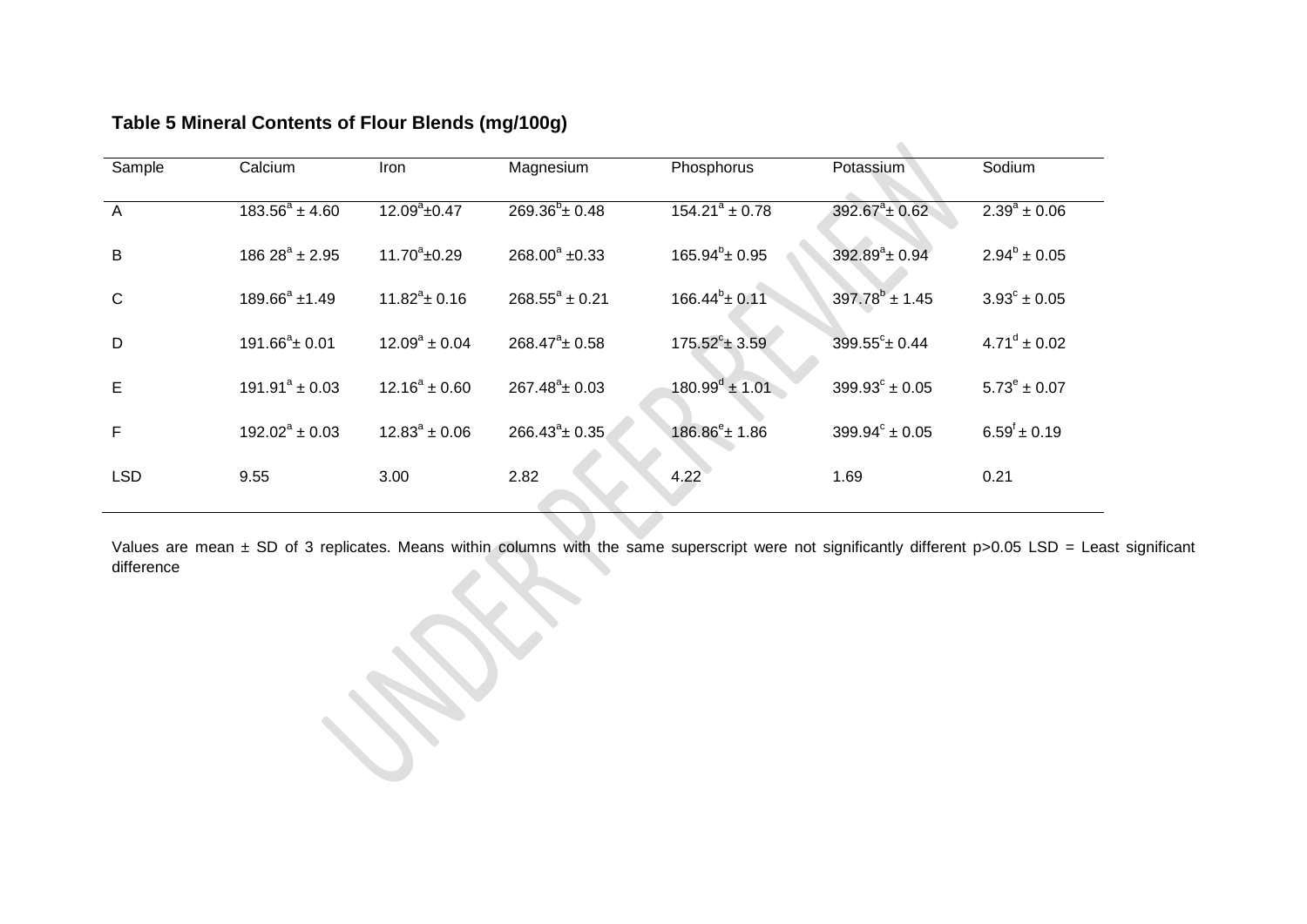#### **3.5. Antinutritional Factors of The Flour Blends**

Results of antinutrients are found on Table 6. Anti-nutrients are natural or synthetic compounds that interfere with the absorption of nutrients [47] in the body. They could both be harmful and helpful to the body. Generally, all anti-nutrient compositions in the samples are within tolerable levels. Sample D had the highest alkaloid levels 4.76% while sample E had the lowest value 1.99%. Alkaloids are a class of naturally occurring organic compounds that mostly contain basic nitrogen atoms [48]. This group of compounds includes related compounds with neutral and even weakly acidic properties. Some synthetic compounds of similar structure also belong to the class of alkaloid. Alkaloid is seen as bye-products of plant metabolism, and they also act as protein reservoirs [49]. Alkaloids play important role in defence systems against pathogens and animals. Saponin content reduced from 14.60 % in the control sample to 11.00% in the most substituted sample. Saponins are naturally occurring plant glycosides that are generally found in plant. They possess soap-like qualities and produce lather when mixed with water. Occurring in a wide variety of herbs, spices vegetables and fruits, saponins are chemical compounds with significant functions. Studies have shown that saponin has several health benefits, including its ability to reduce cholesterol levels, inhibiting diseases causing bacteria; hence saponin is classified as a phytochemical [50]. Saponin is not toxic to humans but lethal to fish and other cold-blooded animals and have been used to kill snails that harbour bilharzia parasite [51]. Saponins can be bitter in taste and throat-irritating activity but, they contain some properties that are said to have the capacity to reduce heart diseases in humans. There have been reports that the presence of tannins in high proportion can cause browning or other pigmentation problems in both fresh food and processed products and that it can provoke an astringent reaction in the mouth and make the food unpalatable[13]. Tannins reduced from 17% in the control sample and sample B registered the lowest tannin content value 15.00%. Oxalates are naturally occurring substance found in plants and in humans. Study had shown that oxalates in large amounts bind with calcium forming calcium oxalate, which is insoluble and not absorbed by the body [52]. Oxalates are considered poisonous at high concentration, but harmless when present in small amounts [53]. Highest oxalate contents were found in sample B and F 0.11% while the lowest value 0.05% was in sample D. There was no significant difference in the phytate contents of the flour samples.

| Sample         | Alkaloids               | Saponin                  | Tannins                  | Oxalates                | Phytates        |
|----------------|-------------------------|--------------------------|--------------------------|-------------------------|-----------------|
| $\overline{A}$ | $3.32^{b} \pm 0.01$     | $14.60^{\circ} \pm 0.02$ | $17.00^{\circ} \pm 0.00$ | $0.07^{\circ} \pm 0.00$ | $0.06 \pm 0.00$ |
| B              | $4.05^{\circ} \pm 0.01$ | $14.60^{\circ} \pm 0.05$ | $15.00^a \pm 0.01$       | $0.11^{\circ} \pm 0.01$ | $0.11 \pm 0.00$ |
| $\mathsf{C}$   | $3.35^{\rm b} \pm 0.02$ | $11.28^b \pm 0.05$       | $15.00^a \pm 0.01$       | $0.07^b \pm 0.01$       | $0.07 \pm 0.00$ |
| D              | $4.76^{\circ}$ ± 0.08   | $12.09^{\circ} \pm 0.03$ | $15.61^b \pm 0.01$       | $0.05^a \pm 0.00$       | $0.07 \pm 0.01$ |
| $\overline{E}$ | $1.99^a \pm 0.01$       | $13.67^d \pm 0.01$       | $15.05^a \pm 0.01$       | $0.07b \pm 0.00$        | $0.07 + 0.01$   |
| F              | $4.58^d \pm 0.02$       | $11.00^a \pm 0.00$       | $15.63^b \pm 0.01$       | $0.11^{\circ} \pm 0.02$ | $0.08 \pm 0.01$ |
| <b>LSD</b>     | 0.1                     | 0.07                     | 0.11                     | 0                       | 0               |

| Table 6. Antinutrient composition of Flour blends (%) |  |
|-------------------------------------------------------|--|
|-------------------------------------------------------|--|

Values are mean  $\pm$  SD of 3 replicates. Means within columns with the same superscript were not significantly different p>0.05 LSD = Least Significant Difference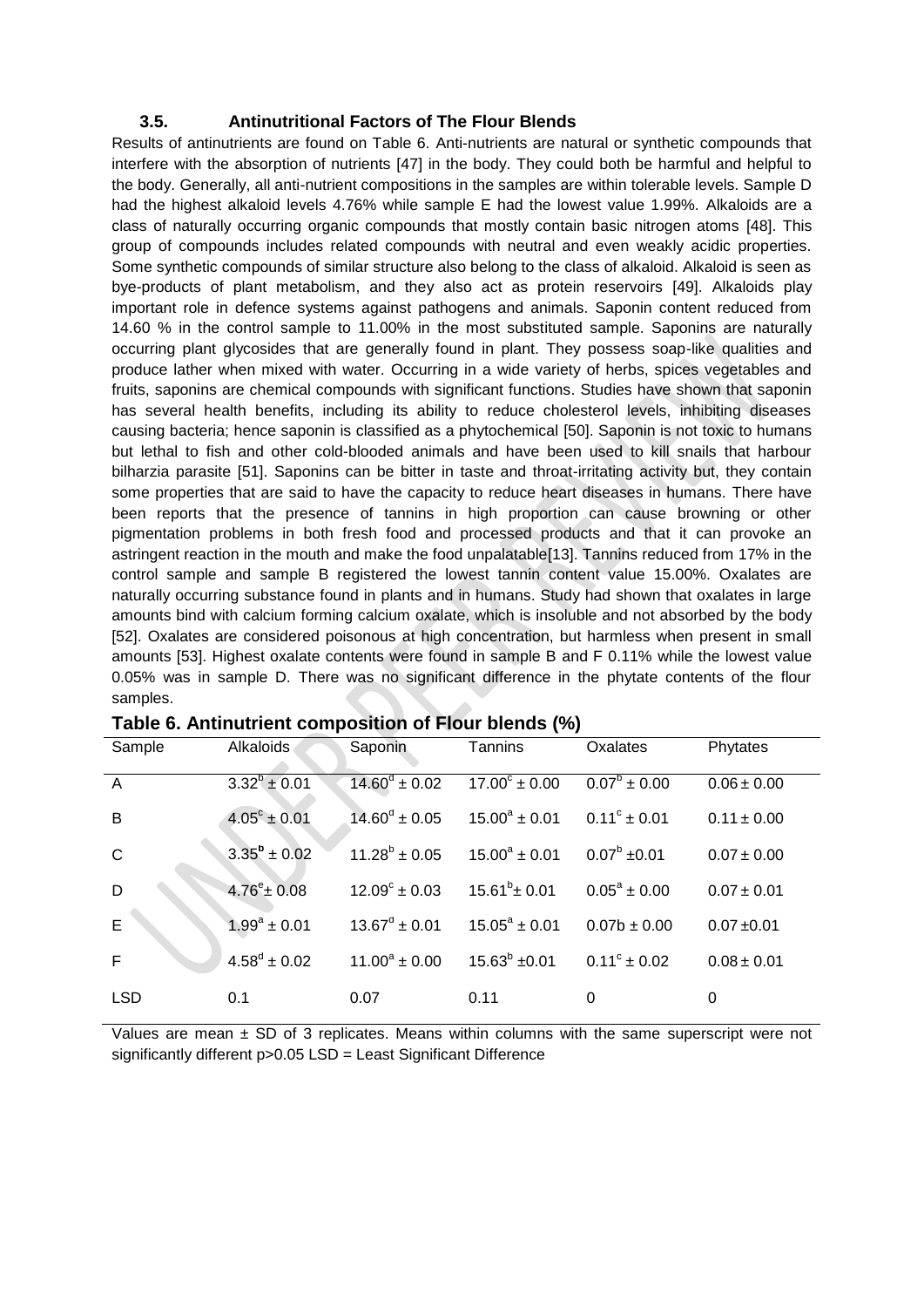# **4.1. CONCLUSION AND RECOMMENDATIONS**

# **4.1.1. Conclusion**

Nutritious and acceptable complementary food (ogi) can be prepared from yellow maize, Bambara groundnut and mango flour blends. It is evident from the presented results that the composite flour blends would be suitable for production of an acceptable 'ogi' but the blend with 85:10:5 ratio is much preferable. This is because it displayed better chemical and functional properties compared to the control and other samples.

## **4.1.2. Recommendations**

From these conclusions the following recommendations are suggested:

i. Packaging and storage stability of the composite flours should be researched on in order to effectively commercialize yellow maize Bambara groundnut and mango composite flour.

#### **CONSENT (WHERE EVER APPLICABLE)**

Not applicable

## COMPETING INTERESTS DISCLAIMER:

AUTHORS HAVE DECLARED THAT NO COMPETING INTERESTS EXIST. THE PRODUCTS USED FOR THIS RESEARCH ARE COMMONLY AND PREDOMINANTLY USE PRODUCTS IN OUR AREA OF RESEARCH AND COUNTRY. THERE IS ABSOLUTELY NO CONFLICT OF INTEREST BETWEEN THE AUTHORS AND PRODUCERS OF THE PRODUCTS BECAUSE WE DO NOT INTEND TO USE THESE PRODUCTS AS AN AVENUE FOR ANY LITIGATION BUT FOR THE ADVANCEMENT OF KNOWLEDGE. ALSO, THE RESEARCH WAS NOT FUNDED BY THE PRODUCING COMPANY RATHER IT WAS FUNDED BY PERSONAL EFFORTS OF THE AUTHORS.

#### **REFERENCES**

- [1] M. Onis and M. Blossncr, "WHO Global Database on Child Growth and Malnutrition. Programme of Nutrition (WHO)," Geneva, 1997.
- [2] N. M. Nnam, "Chemical evaluation of' multimixes formulated from some local staples for use as complementary foods in Nigeria.," *Plant Fd. Hu~nN. uts.*, vol. 15, pp. 255-263., 2000.
- [3] A. A. Abdulrahaman and O. M. Kolawole, "Traditional Preparations and Uses of Maize in Nigeria.," 2008.
- [4] Y. Y. Murevanhema and V. A. Jideani, "Potential of Bambara groundnut (Vigna subterranea (L.) Verdc) milk as a probiotic beverage—A review.," *Crit. Rev. Food Sci. Nutr.*, vol. 53, pp. 954–967, 2013.
- [5] J. Mubaiwa, V. Fogliano, C. Chidewe, and A. R. Linnemann, "Bambara groundnut (Vigna subterranea (L.) Verdc.) flour: A functional ingredient to favour the use of an unexploited sustainable protein source.," *PLoS One*, vol. 13, no. 10, 2018.
- [6] S. H. Brough and S. N. Azam-Ali, "The Effect of Soil Moisture on the Proximate Composition of Bambara Groundnut (Vigna subterranea (L) Verdc).," *J Sci Food Agric.*, vol. 60, pp. 197–203, 1992.
- [7] M. A. Akpapunam and J. W. Darbe, "Chemical composition and functional properties of blends of maize and bambara groundnut flours for cookie production.," *Plant Foods Hum. Nutr.*, vol. 46, pp. 147–55, 1994.
- [8] I. B. Umoh, *Commonly used fruits in Nigeria. In: Osi~gicA .U., Eka O.U. (eds) Nutritional Quality of Plant Foods Benin City, Nigeria*. University of Benin, Nigeria: Post Harvest Research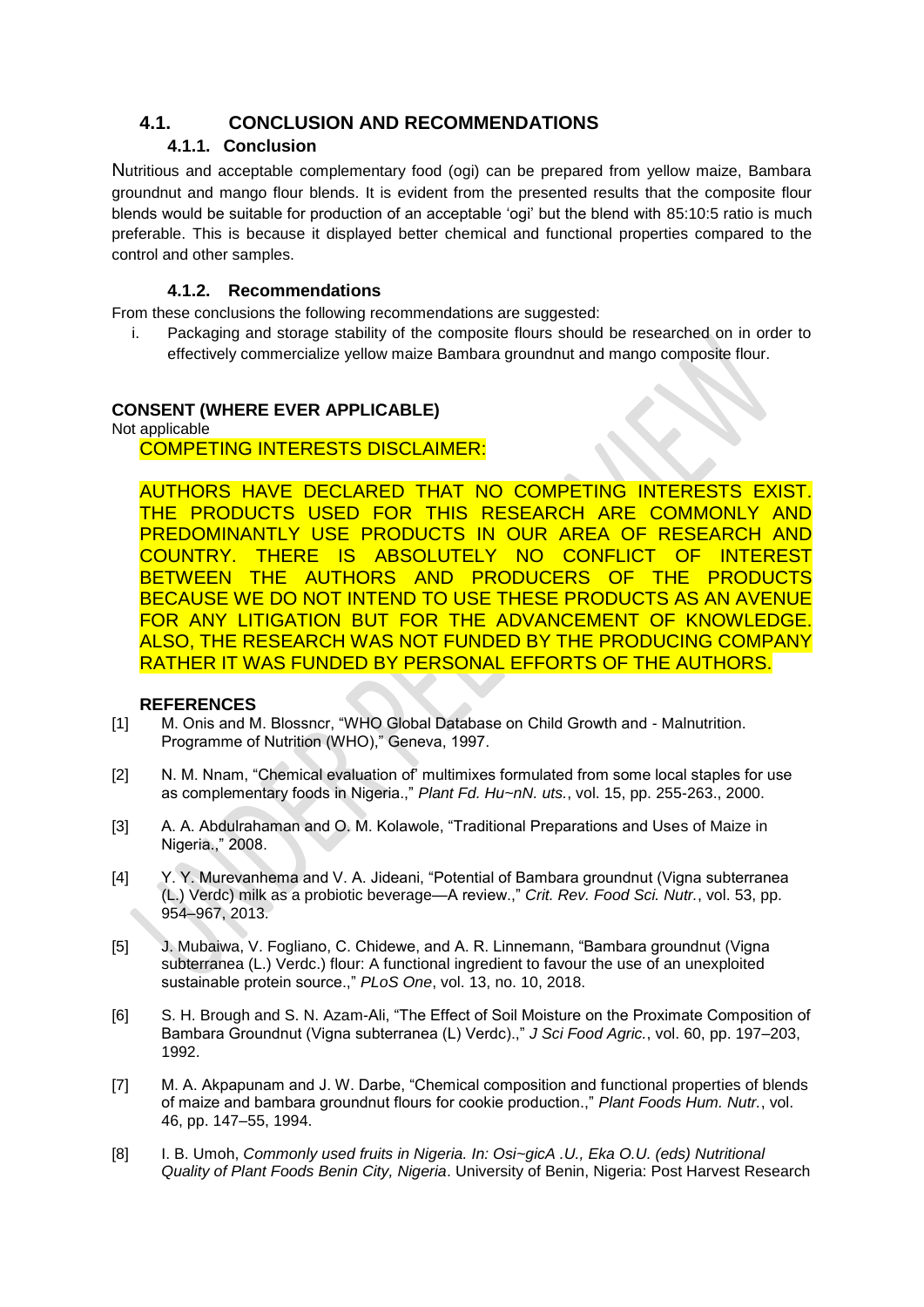Unit, 1998.

- [9] M. A. Fowomola, *Nutritional Quality of Mango*. Lagos: A. Johnson Publishers Ltd, 2007.
- [10] P. N. Okoh, *Cereal grains. In: Osagic A.U. Eka O.U. (ctls), Nutritional Quality of Plant Foods.* University of Benin, Nigeria: Post Harvest Research Unit, 1998.
- [11] M. N. Nnam, "Evaluation of Complementary Foods Based on Maize, Groundnut, Pawpaw and Mango Flour Blends.," *Niger. J. Nutr. Sci.*, 2001.
- [12] L. A. Adepuju and Z. D. Osunde, "Effect of pretreatments and drying methods on some qualities of dried mango (Mangifera indica) fruit," *Agric. Eng. Int. CIGR J.*, vol. 19, no. 1, pp. 187–194, 2017.
- [13] G. I. Onwuka, *Food analysis and instrumentation: Theory and practice.* Nigeria: Naphathali Prints, 2005.
- [14] AOAC, *Official Methods of Analysis, Association of Official Analytical Chemists*, 15th ed. Washington, D.C., USA., 2010.
- [15] A. U. Itodo, G. M. Muyong, C. O. Ikese, D. M. Guyih, and B. N. Bongjo, "The Effect of Processing Methods on the Nutritional Quality of Moringa Herbal Tea Powder," *ChemSearch J.*, vol. 12, no. 2, pp. 6–13, 2021, doi: 10.1088/1755-1315/807/2/022050.
- [16] K. L. Kaspar, J. S. Park, C. R. Brown, B. D. Mathison, D. A. Navarre, and B. P. Chew, "Pigmented potato consumption alters oxidative stress and inflammatory damage in men. J Nutr," *J. Nutr.*, vol. 141, pp. 108–111, 2011.
- [17] E. M. Fahal, A. M. Babitha Rani, M. D. Aklakur, T. I. Chanu, and N. Saharan, "Qualitative and Quantitative Phytochemical Analysis of Moringa oleifera (Lam) Pods," *Int. J. Curr. Microbiol. Appl. Sci.*, vol. 7, no. 05, pp. 657–665, 2018, doi: 10.20546/ijcmas.2018.705.080.
- [18] K. Santhi and R. Sengottuvel, "Qualitative and Quantitative Phytochemical analysis of Moringa concanensis Nimmo," *Int. J. Curr. Microbiol. Appl. Sci.*, vol. 5, no. 1, pp. 633–640, 2016, doi: 10.20546/ijcmas.2016.501.064.
- [19] W. Disseka, M. Faulet, F. Koné, M. Gnanwa, and L. Kouamé, "Phytochemical Composition and Functional Properties of Millet (Pennisetum glaucum) Flours Fortified with Sesame (Sesamum indicum) and Moringa (Moringa oleifera) as a Weaning Food," *Adv. Res.*, vol. 15, no. 6, pp. 1–11, 2018, doi: 10.9734/air/2018/42811.
- [20] D. Krishnaiah, T. Devi, A. Bono, and R. Sarbatly, "Studies on phytochemical constituents of six Malaysian medicinal plants.," *J. Med. Plant Resour.*, vol. 3, no. 2, pp. 67–72, 2009.
- [21] M. Okafor, I. Olawuni, and J. O. Iwouno, "The Proximate Composition and Functional Properties of Full-Fat Flour, and Protein Isolate of Lima Bean," *Sci. Rep.*, vol. 31, no. 1, 2012.
- [22] G. I. Okafor and G. O. Usman, "Physical and Functional Properties of Breakfast Cereals from Blends of Maize, African Yam Bean, Defatted Coconut Cake and Sorghum Extract," *Food Sci. Qual. Manag.*, vol. 40, pp. 25–34, 2015.
- [23] K. M. Sahay and K. K. Singh, *Unit operations of Agricultural Processing*. New Delhi: Vikas Publishing House Pvt. Ltd, 1996.
- [24] J. I. Okoye and C. D. Obi, "Chemical Composition and Sensory Properties of Wheat-African Yam Bean Composite Flour Cookies," *Discourse J. Agric. Food Sci.*, vol. 5, no. 2, pp. 21–26, 2017.
- [25] G. I. Onwuka, *Food analysis and instrumentation: Theory and practice*. Nigeria: Naphtali Prints, 2005.
- [26] O. Bolaji, "Mathematical modelling of drying patterns and thermal properties of ogi produced from four maize vareities," *Ann. Food Sci. Technol.*, vol. 15, no. 2, pp. 251–258, 2014.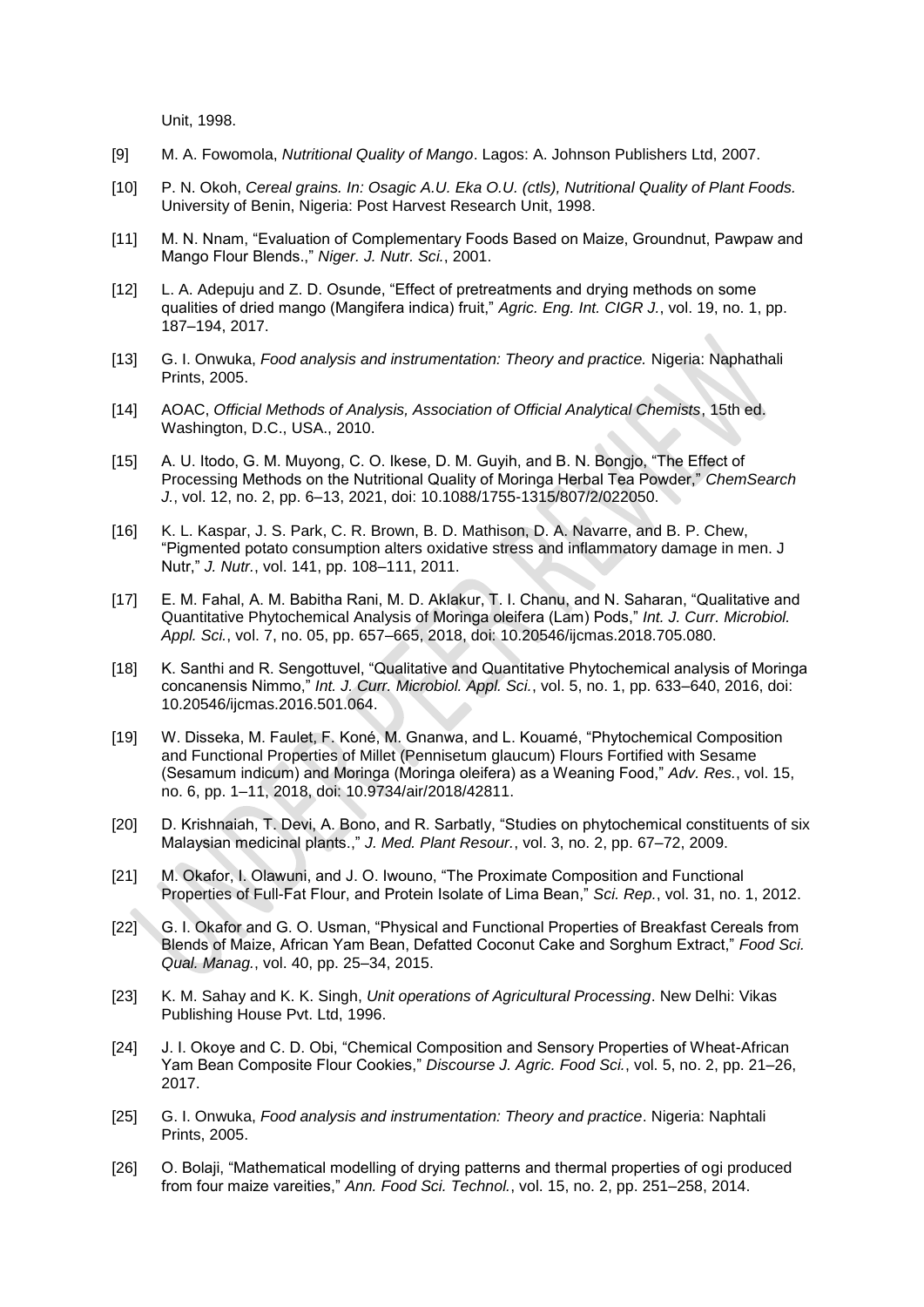- [27] T. A. Shittu, A. Dixon, S. O. Awonorin, L. O. Sanni, and B. Maziyadixon, "Bread from composite cassava genotype and nitrogen fertilizer on bread quality," *Food Res. Int.*, vol. 41, pp. 568–578, 2008.
- [28] S. C. Ubbor and E. N. T. Akobundu, "Quality characteristics of cookies and composite flours of watermelon seed, cassava and wheat," *Pakistan J. Nutr.*, vol. 8, no. 7, pp. 1097–1102, 2009.
- [29] O. A. Ojo, B. O. Ajiboye, A. B. Ojo, I. I. Olayide, A. J. Akinyemi, and A. O. Fadaka, "HPLC-DAD Fingerprinting Analysis, Antioxidant Activity of Phenolic Extracts from Blighia sapida Bark and Its Inhibition of Cholinergic Enzymes Linked to Alzheimer's Disease," *Jordan J. Biol. Sci.*, vol. 10, no. 4, 2017.
- [30] K. O. Falade and C. A. Okafor, "Physical, functional, and pasting properties of flours from corms of two Cocoyam (Colocasia esculenta and Xanthosoma sagittifolium) cultivars," *J. Food Sci. Technol.*, vol. 52, no. 6, pp. 3440–3448, 2015.
- [31] M. V. Zambrano, B. Dutta, D. G. Mercer, H. L. MacLean, and M. Touchie, "Assessment of moisture content measurement methods of dried food products in small-scale operations in developing countries: A review.," *Trends Food Sci. Technol.*, 2019.
- [32] Í. E. Marques, F. B. Lucion, C. A. Bizzi, A. J. Cichoski, R. Wagner, and C. R. de Menezes, "Are infrared and microwave drying suitable alternatives for moisture determination of meat products?," *J. Food Qual.*, vol. 39, no. 4, pp. 391–397, 2016.
- [33] A. Ubesie and N. Ibeziakor, "High burden of protein–energy malnutrition in Nigeria: Beyond the health care setting," *Ann. Med. Health Sci. Res.*, vol. 2, no. 1, pp. 66–69, 2012.
- [34] O. B. Ocheme, O. E. Adedeji, C. Enyinnaya, C. Caleb, M. Yakubu, and U. Happiness, "Proximate composition , functional , and pasting properties of wheat and groundnut protein concentrate flour blends," no. March, pp. 6–11, 2018, doi: 10.1002/fsn3.670.
- [35] M. O. Alabi and J. C. Anuonye, "Nutritional and sensory attributes of soy-supplemented cereal meals.," *Niger. Food J.*, vol. 25, no. 1, pp. 100–110, 2007.
- [36] J. W. Anderson, P. Baird, R. H. Davis, S. Ferreri, M. Knudtson, and A. Koraym, "Health benefits of dietary fiber," *Nutr. Rev.*, vol. 67, no. 4, pp. 188–205, 2009.
- [37] M. G. Oduor, P., Struszczyk, M. H. & Peter, "Characterisation of chitosan from blowfly larvae and some crustacean species from Kenyan marine waters prepared under different conditions," *Discov. Innov.*, vol. 20, no. 2, pp. 129–136, 2008.
- [38] J. I. Okoye, G. I. Ene, and C. C. Ojobor, "Chemical Composition and Functional Properties of Sorghum-African Yam Bean Flour Blends.," *Sky J. Food Sci.*, vol. 6, no. 2, pp. 21-26., 2017.
- [39] M. M. Manore, "Exercise and the Institute of Medicine recommendations for nutrition," *Curr. Sports Med. Rep.*, vol. 4, no. 4, pp. 193–198, 2005.
- [40] O. P. Ibidapo, A. Ogunji, T. Akinwale, F. Owolabi, O. Akinyele, and N. Efuribe, "Development and Quality Evaluation of Carrot Powder and Cowpea Flour Enriched Biscuits," *Int. J. Food Sci. Biotechnol.*, vol. 2, no. 3, pp. 67–72, 2017.
- [41] J. S. Garrow, A. Ralph, and W. P. T. James, *Human Nutrition and Dietetics*, 10th ed. London: Churchill Livingstone, 1999.
- [42] UBI, *Deficiency Diseases and Malnutrition – Gk Notes, (India, U. B. O., Ed.), IBPS PO, India.* 2016.
- [43] C. Ijaetmas, "Preparation of whole cookie using avocado pulp flour and oil," *Bol. do Cent. Pesqui. e Process. Aliment.*, vol. 31, pp. 215–226, 2013.
- [44] M. O. Iwe, U. Onyeukwu, and A. N. Agiriga, "Proximate, functional and pasting properties of FARO 44 rice , African yam bean and brown cowpea seeds composite flour Proximate ,